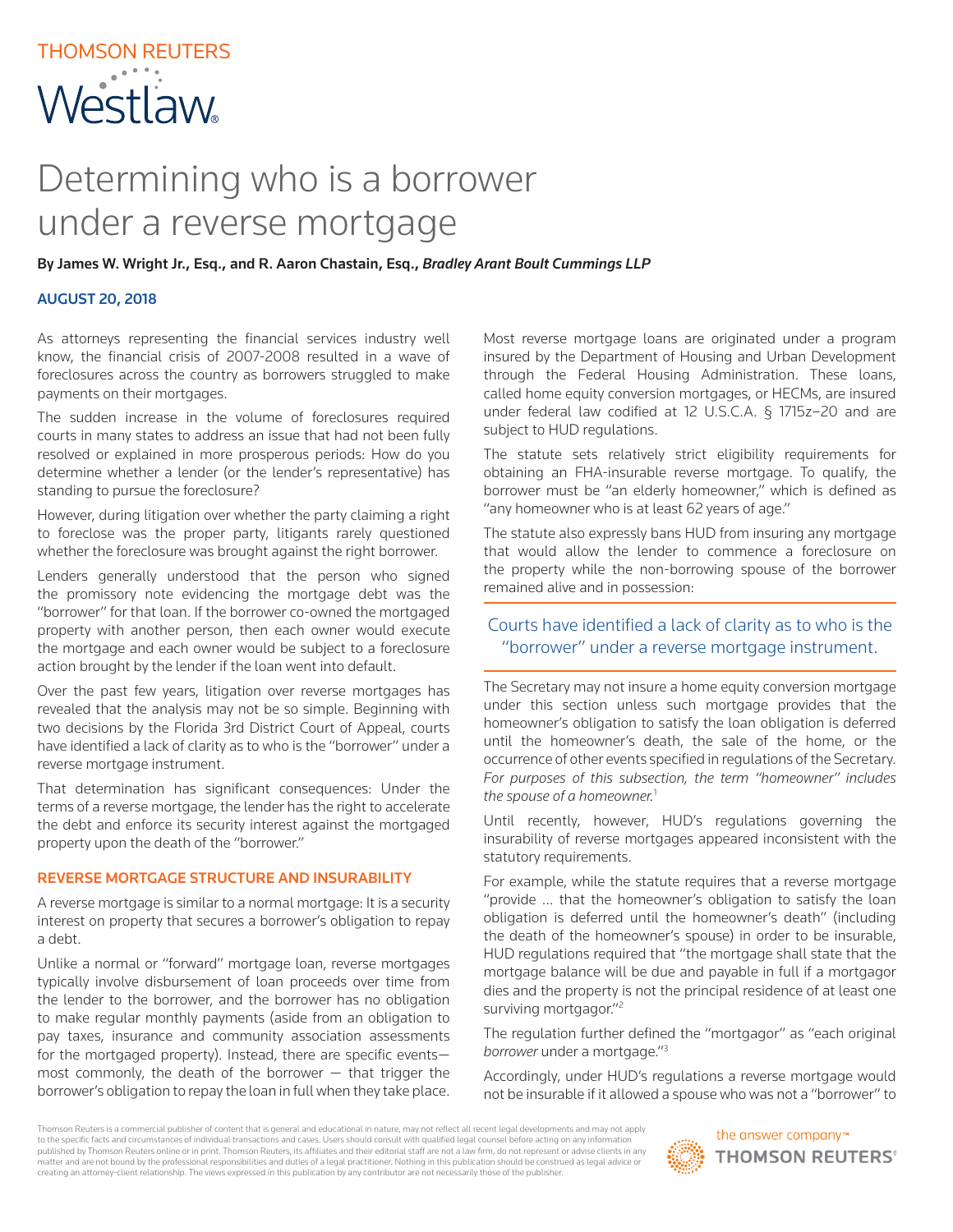remain in the property following the death of the borrowing spouse. Lenders generally complied with the HUD regulations by using HUD-promulgated forms that were designed to allow the lender to accelerate the balance of the loan and foreclose upon the death of the borrower, even if the non-borrowing spouse still lived in the residence.

#### TENSION CULMINATES IN *BENNETT V. DONOVAN*

In 2011 the tension between HUD's regulatory requirement that HECMs become "due and payable in full" upon the death of the last eligible borrower and the statutory mandate that HUD insure HECM products designed to protect a homeowner's right to remain in the property resulted in litigation.

Three surviving spouses of deceased individuals who had entered into HECMs sued the secretary of HUD in his official capacity in the U.S. District Court for the District of Columbia, alleging that regulations implementing the federal HECM insurance program violated the Administrative Procedure Act, 5 U.S.C.A. § 551.

The HECMs at issue contained language from the HECM form contract in effect at the time the loans were entered into and permitted the lender to demand immediate payment on the loan if the "borrower dies and the property is not the principal residence of a least one surviving borrower."

The surviving spouses alleged that this language  $-$  which was required under 24 C.F.R. § 206.27(c)(1) — conflicted with the language in 12 U.S.C.A. § 1715z–20(j) prohibiting HUD from insuring products that did not protect a "homeowner" from foreclosure until the homeowner's death.

After the District Court's initial order dismissing the case was reversed on appeal, the court granted summary judgment to the plaintiffs on the grounds that HUD violated 12 U.S.C. § 1715z–20(j) by insuring HECMs that failed to protect the rights of non-borrowing surviving spouses. *Bennett v. Donovan*, 4 F. Supp. 3d 5 (D.D.C. 2013).

The District Court emphasized that the only plausible construction of subsection (j) was that "the loan obligation [should be] deferred until the homeowner's *and* the spouse's death." Accordingly, the court remanded the case to HUD to fashion appropriate relief.<sup>4</sup>

#### **THE MISUNDERSTOOD IMPACT OF** *BENNETT*

Although *Bennett* effectively resolved the discrepancy between the statute and the HUD regulations on a go-forward basis, it did not provide guidance about the impact of the discrepancy for the numerous reverse mortgage loans originated using the HUD forms that stated the lender would be entitled to foreclose upon the death of the "borrower" (understood to mean the person who applied for the loan and signed the promissory note).

In such foreclosure actions, the non-borrowing spouses began raising arguments that they were entitled to stay in

the residence following the deaths of their spouses because Congress intended to grant that right when it conditioned the insurability of the reverse mortgage loan upon it.

In March 2016, the Florida 3rd District Court of Appeal issued the first significant appellate decision on the non-borrowing spouse issue in *Smith v. Reverse Mortgage Solutions*, 200 So. 3d 221 (Fla. 3d Dist. Ct. App. 2016). Kenneth Smith executed the promissory note evidencing a reverse mortgage loan, but he and his wife both executed the mortgage providing the security interest for the loan on signature lines labeled "borrower."

After Kenneth Smith died, the lender brought a foreclosure action, claiming that he was the sole "borrower" under the mortgage, and thus after his death, "the property [was] not the principal residence of at least one surviving borrower."

Under a reverse mortgage the loan proceeds are typically disbursed over time from the lender to the borrower, while the borrower has no obligation to make regular monthly payments.

Although the trial court granted a final judgment of foreclosure in favor of the lender, the Court of Appeal reversed. The court first looked at the language of the mortgage and concluded that the definition of "borrower" was unambiguous, and that the signature line labeled "borrower" on which Smith's wife signed was a clear indication of her status as a borrower.

However, the court then strayed from a straightforward question of interpretation of the mortgage into a misguided analysis of the impact of the relevant federal statute concerning the insurability of the reverse mortgage loan.

The *Smith* court looked to 12 U.S.C.A. § 1715z–20(j) and concluded that Congress had unambiguously expressed its intent that a reverse mortgage loan insured by HUD would contain protections for the non-borrowing spouse following the death of the borrower.

"Against the backdrop of this unambiguous congressional mandate," the court reasoned, "it would be difficult, if not impossible, for us to construe Mrs. Smith as anything other than a 'borrower.'"

In concluding that the congressional mandate in 12 U.S.C.A. § 1715z–20(j) provided clear guidance for the interpretation of the term "borrower" in the mortgage, however, the *Smith* court did not address two obvious questions.

First, while the court may have correctly observed that Congress apparently intended for insurable reverse mortgage loans to contain provisions protecting a non-borrowing spouse from foreclosure, what about the express directive from HUD in 24 C.F.R. § 206.27(c)(1) to require mortgagees to foreclose on a non-borrowing spouse after the death of the borrower?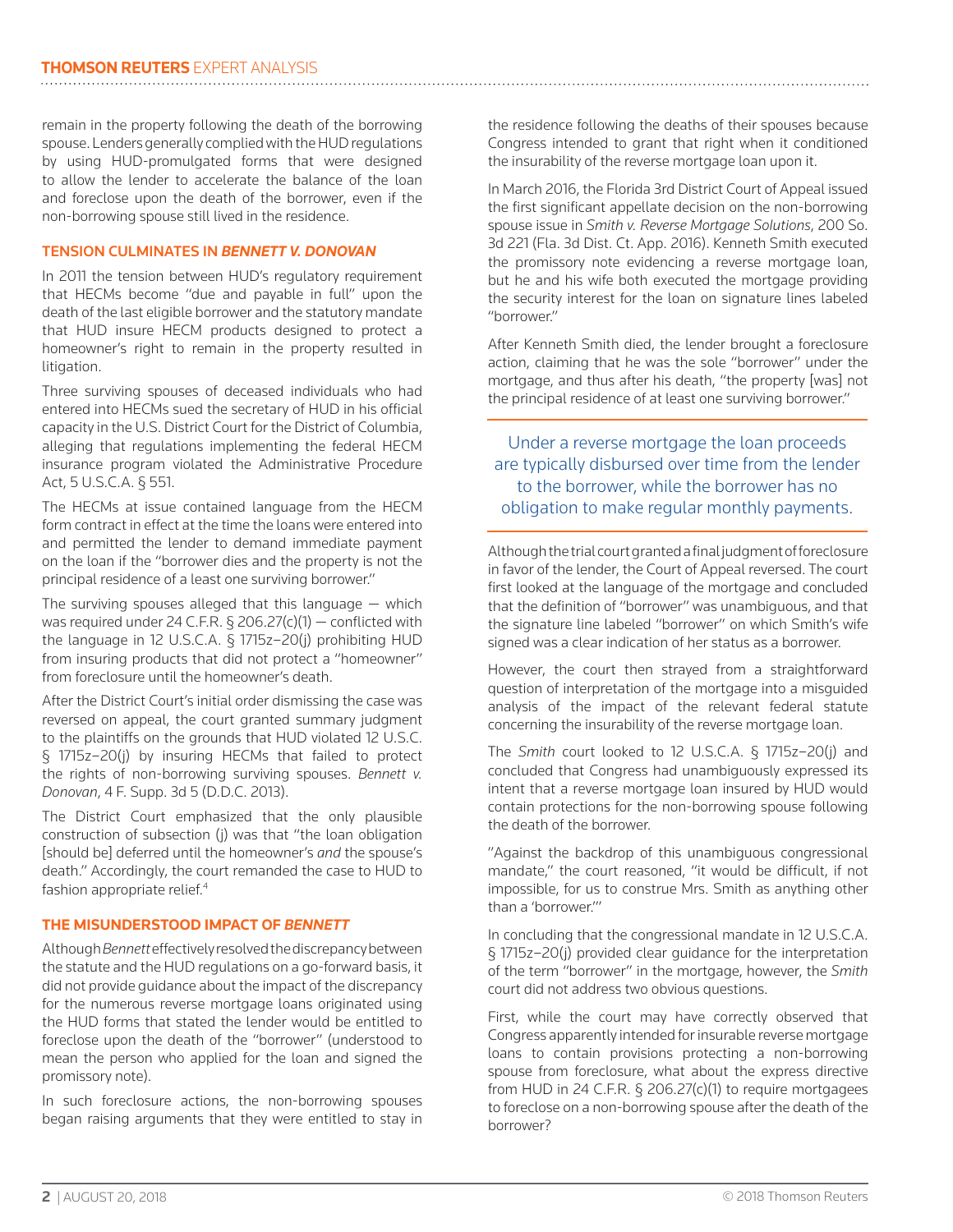Even if 24 C.F.R. § 206.27(c)(1) ran contrary to congressional intent, no court had held that it was void ab initio. Accordingly, it would seem to be just as relevant to the interpretation of the mortgage at issue in *Smith* as the statute.

Non-borrowing spouses began raising arguments that they were entitled to stay in the property following the deaths of their spouses because Congress intended to grant that right when it conditioned the insurability of the reverse mortgage loan upon it.

Second, and more fundamentally, the *Smith* court did not address why the interpretation of a statute governing insurability of reverse mortgage loans was even relevant to the question before it: Does the specific mortgage at issue allow foreclosure against the non-borrowing spouse? The insurability of the loan was an issue between the lender and HUD; it had nothing to do with whether the mortgage provided the lender the right to proceed to foreclosure.

Despite the holding in *Smith* (and the later holding in *Edwards v. Reverse Mortgage Solutions Inc.*, 187 So. 3d 895 [Fla. 3d Dist. Ct. App. 2016]), which applied the reasoning from *Smith* to hold that a lender could not foreclose on a reverse mortgage while the borrower's spouse continued to live in the property), other courts took a closer look at the actual language used in those instruments and concluded that the non-borrowing spouse did not have an absolute right.

For example, in *Nationstar Mortgage Co. v. Levine*, 216 So. 3d 711 (Fla. 4th Dist. Ct. App. 2017), the Fourth District Court of Appeal rejected the non-borrowing spouse's argument that the circuit court was bound by the holdings in *Smith* and *Edwards*.

Instead, it held that the mortgage and loan agreement contained "patent ambiguit[ies]" regarding whether the wife was actually a "borrower," and that the circuit court should have conducted an evidentiary hearing to consider the other evidence.

Similarly, in *Estate of Jones v. Live Well Financial Inc.*, No. 17-cv-3105, 2017 WL 4176661 (N.D. Ga. Sept. 20, 2017), a non-borrowing spouse argued that, based on the *Bennett* decision, the holder of the HECM could not proceed with a foreclosure on her residence because federal law required HUD to ensure that the non-borrowing spouse would not be subjected to foreclosure when the borrower died.

The U.S. District Court for the Northern District of Georgia correctly recognized that the argument that federal law prohibits a lender from enforcing a reverse mortgage against a non-borrowing spouse was a red herring:

Whether the reverse mortgage here is insurable by HUD is not at issue. Instead, the enforceability of the terms of the reverse mortgage are at issue. *Bennett v. Donovan* simply addressed the validity of a HUD regulation implementing the mortgage-insurance program. Therefore, it is not relevant.5

#### *PALMERO***: NUANCES AND THE NON-BORROWING SPOUSE**

In April 2018, the Florida 3rd District Court of Appeal appeared to recognize the far-reaching impact of its decisions in *Smith* and *Edwards* and issued a new decision in *OneWest Bank FSB v. Palmero*, No. 3D14-3114, 2018 WL 1832326 (Fla. 3d Dist. Ct. App. Apr. 18, 2018). This decision presented a more detailed analysis as to whether a non-borrowing spouse qualified as a "borrower" under the terms of a reverse mortgage.

In *Palmero* the lender brought a foreclosure action against Luisa Palmero, claiming that her deceased husband, Roberto, had taken out a reverse mortgage and his death triggered the right to accelerate the mortgage debt and commence foreclosure proceedings.

The Palmeros executed the mortgage on separate signature lines underneath the statement "BY SIGNING BELOW, Borrower accepts and agrees to the terms contained in this Security Instrument and in any rider(s) executed by borrower and recorded with it."

However, only Roberto Palmero signed the promissory note evidencing the payment obligation associated with the reverse mortgage. Further, only Roberto Palmero was named as the borrower in the loan application and loan agreement, and Luisa Palmero executed a "non-borrower spouse ownership interest certification" in which she certified that "should [her] spouse predecease [her] … and unless another means of repayment [was] obtained, the home where [she] reside[s] may need to be sold to repay reverse mortgage debt incurred by [her] spouse."

After trial, the Circuit Court granted judgment in favor of Luisa Palmero, concluding that she was not a "borrower" under the terms of the mortgage and thus Roberto Palmero's death triggered acceleration of the loan, but federal law prevented the lender from foreclosing on the property while Luisa Palmero, the non-borrowing spouse, remained alive.

The Court of Appeal affirmed the lower court's holding that Luisa Palmero was not a "borrower," saying it was required to read all of the documents executed at the origination of the reverse mortgage together.<sup>6</sup>

The court determined that reading the definition of "borrower" in the mortgage, along with the loan application executed by the husband, the promissory note he executed and the nonborrower spouse certification executed by his wife, made it clear that she was not a "borrower" under the reverse mortgage.

As the court stated, "To the extent there was any confusion or inconsistency in the mortgage, it was cleared up by the note, loan application, loan agreement, and non-borrower spouse certification, which unequivocally provided that Mrs. Palmero was not the borrower for the reverse mortgage and defined Mr. Palmero as the borrower."

As a result, the court reversed the circuit court's judgment and remanded the case with instructions to enter a judgment of foreclosure in favor of the lender.